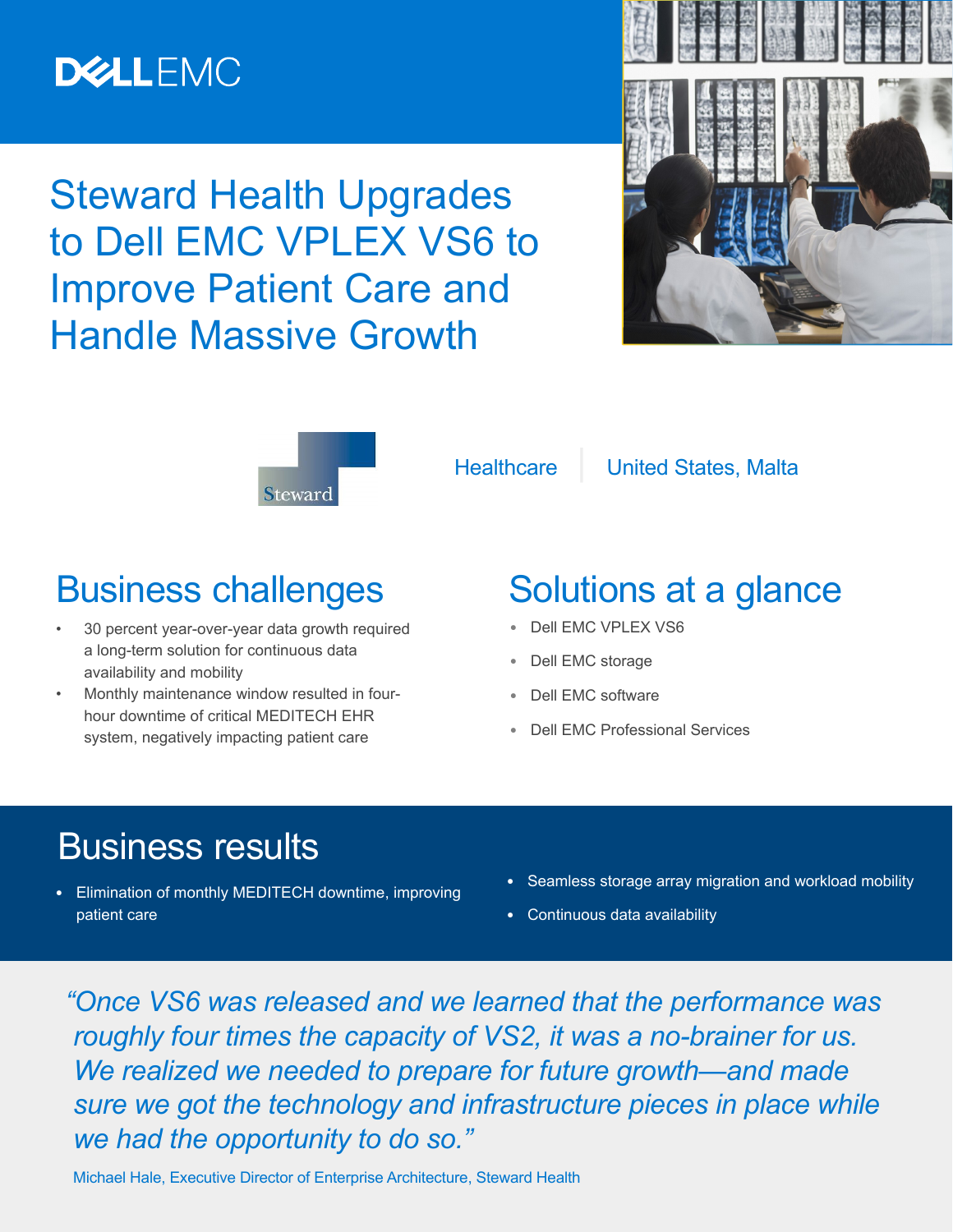### An innovative, growing health care company

Steward Health Care is the nation's largest private, forprofit hospital operator with 36 community hospitals across nine states and in the country of Malta. With a passionate focus on high-quality care, innovative services, and community commitment, Steward is not only transforming health care in the cities and towns where it operates but is also building a new industry model for the rest of the country.

From 2017 to 2018, Steward Health experienced rapid, enormous growth—quadrupling in size through the acquisition of several hospitals. According to Michael Hale, Executive Director of Enterprise Architecture at Steward Health, there is more growth on the horizon. "It's an exciting time," he says. "We're constantly coming up with technology-based and -enabled innovations, while keeping up with the needs for growth and integration."

# Upgrading for the future

In 2015, Steward Health implemented a Dell EMC VPLEX VS2 system in a local configuration to serve its ten hospitals, all located in Massachusetts. It immediately realized the benefits of high availability and migrations with minimal downtime. The company's end plan was to move to a two-site colocation metro configuration—for true high availability, realtime replication, and the ability to run its most important Tier 1 systems "hot-hot" out of two sites. In late 2016 and early 2017, as the colo facility was coming online, the company realized that it needed to plan for future growth and decided to upgrade from VS2 to Dell EMC VPLEX VS6 Metro in order to be prepared for whatever happened next.

"At the time, staying with VS2 would have been fine," explains Hale. "But with the direction the company had taken and what we were hearing about the future, we expected workloads to explode. Once VS6 was released and we learned that the performance was roughly four times the capacity of VS2, it was a no-brainer for us. We realized we needed to prepare for future growth—and made sure we got the technology and infrastructure pieces in place while we had the opportunity to do so."

Steward Health implemented two VS6 systems—one at each location—in a metro configuration. VS6 provides

connectivity and data protection for all of Steward Health's storage, which is exclusively Dell EMC. The company's storage includes several Dell EMC VMAX All Flash arrays for its main enterprise electronic health record (EHR) application, MEDITECH 6.1; Dell EMC XtremIO and Dell EMC Unity for mid-tier storage; Dell EMC Isilon arrays for file-shares, home shares, and the PACS environment; and Dell EMC Atmos. VS6 currently manages seven arrays and three petabytes of block data as compared to the three arrays and 1.5 petabytes that VS2 managed at the beginning. Dell EMC CloudIQ enables the company to view the overall status and wellness of its Dell EMC storage platforms.

Steward Health also leverages Dell EMC Data Protection and Dell EMC Data Domain, Dell EMC Storage Resource Manager for management, and Dell EMC PowerPath for multipathing.

Dell EMC Professional Services assisted Steward Health with the upgrade through the Upgrade for VPLEX VS2 to VS6 Hardware Engine service—from the planning phase and making sure the environment was well positioned for the upgrade to getting the required pieces delivered on time and being on site for the upgrade.

"Dell EMC Professional Services was with us every step of the way and really helped with a smooth transition and execution of the upgrade. The upgrade only took a few hours. Everything went very smoothly and quicker than I thought. It was fantastic," says Hale.

> *"That's the real value to us—continuous availability of MEDITECH and no downtime for our caregivers. With VS6, we can maintain our environment in a way that is completely seamless and invisible to users."*

Michael Hale

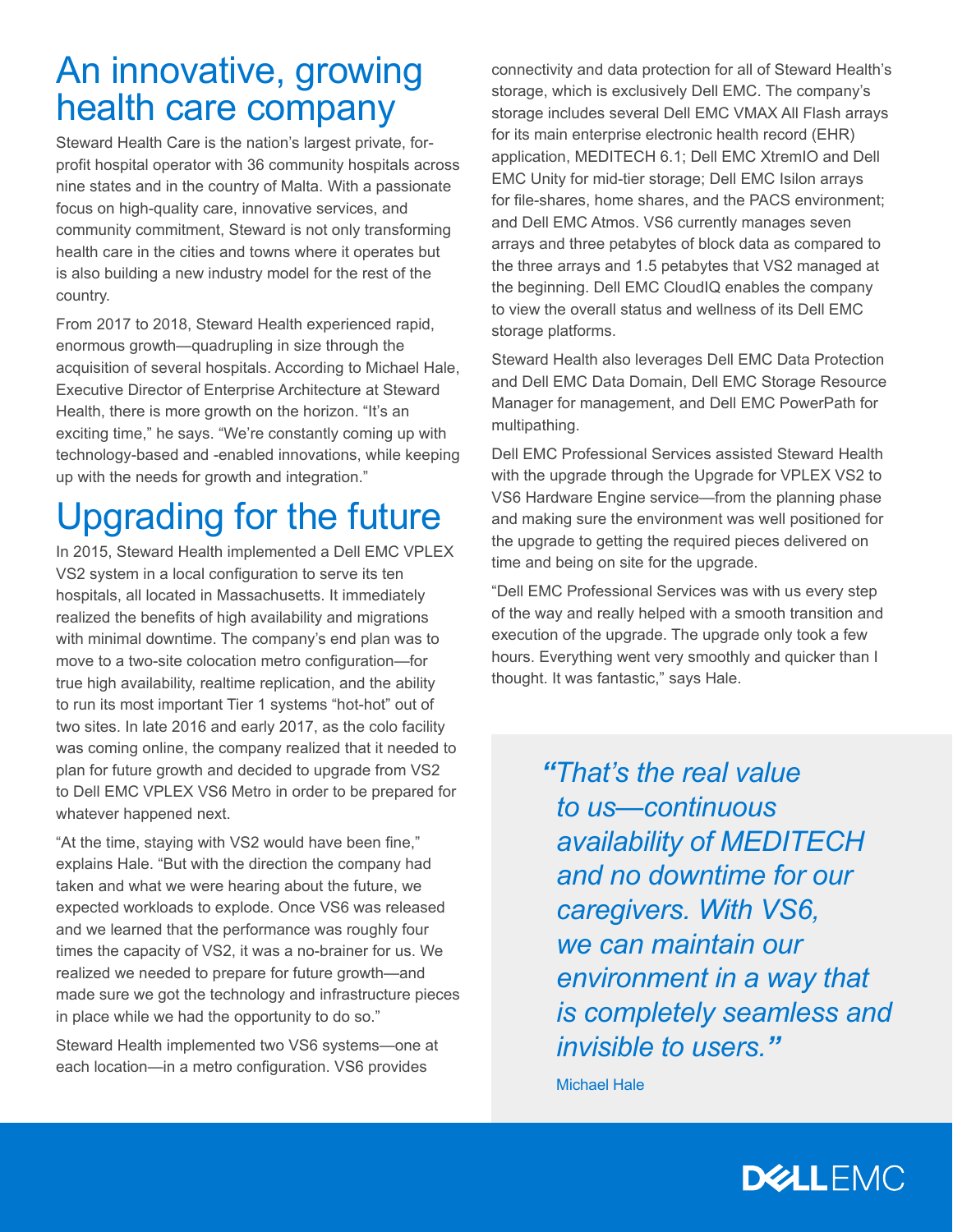#### Eliminating monthly MEDITECH downtime improves patient care

This means that instead of working from their in-room or on-wheels computer kiosks to check medical histories,<br>———————————————————— The greatest value of VPLEX to Steward Health is that it will enable caregivers to improve patient care by eliminating its maintenance downtime window. Once a month, the company's EHR, MEDITECH, is unavailable for four hours during this maintenance window. During this time, medical providers must utilize downtime procedures. enter vitals, or place pharmacy orders while face-toface with patients, doctors and nurses instead must go to dedicated computers at the nurse's station, log into a third-party application, and perform these tasks away from the patient. The information is then resynced after maintenance is complete. The procedure has a negative impact on caregivers' workflow and ability to care for patients.

*"Dell EMC Professional Services was with us every step of the way and really helped with a smooth transition and execution of the upgrade. The upgrade only took a few hours. Everything went very smoothly and quicker than I thought. It was fantastic."*

Michael Hale Executive Director of Enterprise Architecture, Steward Health



"Anything with that kind of impact, aside from the frustration and inefficiencies that come along with it, takes away from the caregivers' ability to care for patients," says Hale. "We want to do everything possible to minimize the impact IT has—we want IT to be an enabler, not a hindrance to patient care."

Once VS6 is clustered across the two data centers, and MEDITECH is replicated between two arrays, the monthly downtime window will be eliminated or virtually eliminated. The goal is to make it so caregivers will no longer have to go to downtime procedures.

Hale states, "That's the real value to us—continuous availability of MEDITECH and no downtime for our caregivers. With VS6, we can maintain our environment in a way that is completely seamless and invisible to users."

### Enabling continuous availability, storage array migration, and workload mobility

Eliminating MEDITECH downtime isn't the only reason Steward Health is a fan of VS6. First and foremost, VS6 provides continuous availability, storage array migration, and workload mobility.